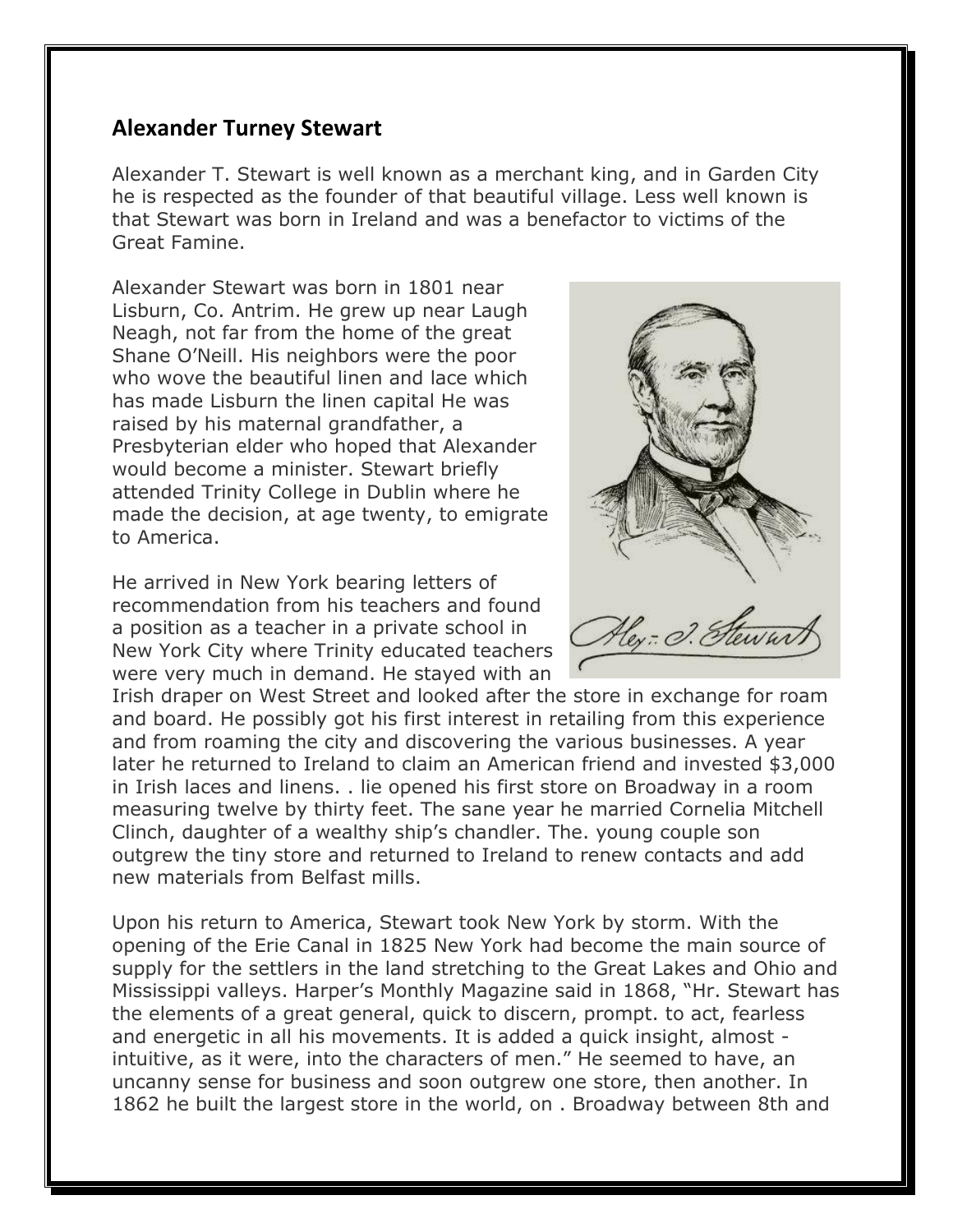9th Streets, at a cost of \$2,750., 000. He was always fair and. Just and people came to respect the Stewart name and found that they were never cheated. His timely investments in real estate also added to his wealth. He owned several hotels in New York, the Grand Hotel at Saratoga (the largest in the world) and the Globe Theater. His firm alone by 1869 accounted for ten percent of the imports into the Port of New York. In fact, with his retailing , real estate investments, and a government contract worth millions of dollars, Alexander Stewart was the third richest person in America, surpassed only by Astor and Vanderbilt.

Alexander Stewart did not forget his native land. During the famine in 1847, he chartered a ship and with the American flag floating proudly, it entered Belfast Harbor with \$20,000 worth of provisions for the starving Irish. He also gave free passage to America for as many Irish that could be accommodated on the returning ship and found employment for all, of these immigrants in New York.

When Ulysses Grant was elected President, Stewart was his first choice for Secretary of Treasury in the fall of 1868. However, the Senate would not ratify the appointment, saying that as an importer Stewart had a conflict of interest. He offered to turn over the business to trustees and give his profits to charity during his incumbency. Grant, however, did not want to jeopardize the success of his administration and so the appointment was dropped.

Disappointed and hurt by his failure to enter public life, Stewart had some vague ideas to use his money to benefit as large a number of people as possible. His friend and architect John Kellum, a Hempstead native, gave him the idea to found a model city on the Hempstead plains. Queen Anne had given 14,000 acres to the Town of Hempstead in the early 1700s. After farmers had claimed part of it, the unfenced plains now amounted to 7560 acres. Stewart offered \$55. an acre and promised to invest several million dollars to improve the property. After much excitement and debate, the citizens of Hempstead accepted his offer in

- July 1869. As well as the present Garden City, Stewart's property also included large parts of Long Island extending to Bethpage. Stewart's efforts to build were concentrated on the present Garden City. Work began, in the spring of 1870, James L'Hommedieu as architect and builder. Stewart named his new city "Garden City", which surprisingly, comes from the name for the City of Chicago. He also had a new railroad constructed. When the roads were laid out, twelve large Victorian houses, later called the "Twelve Apostles," were built. Smaller brick or frame houses called "The Disciples" were built later. He also began work on a grand hotel and a twenty-two acre park planned around it. The Garden City Hotel opened in July 1874. One of the peculiar features of his plan was that he insisted that the land, hotel,